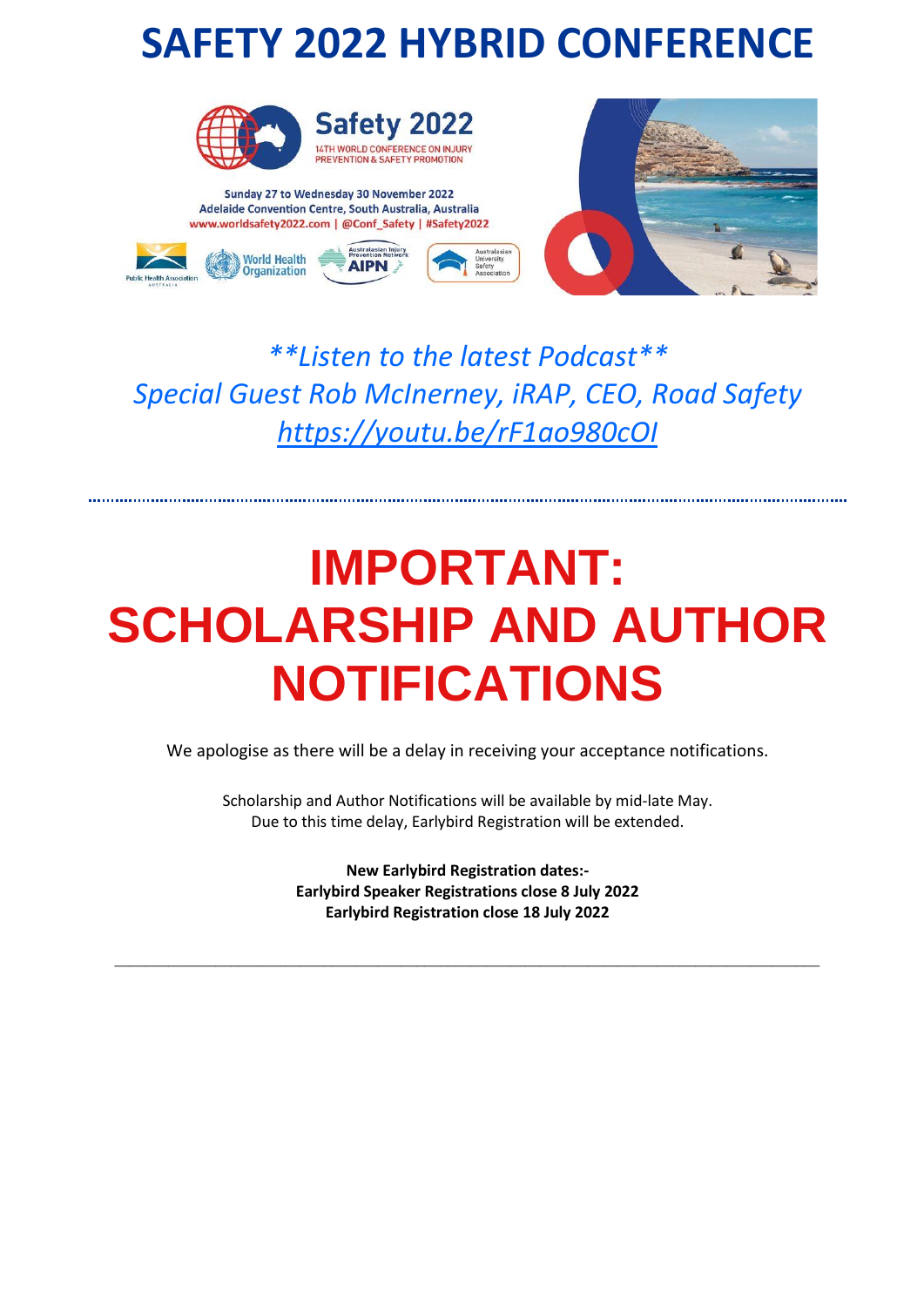# **STUDENTS AND EARLY CAREER RESEARCHERS**

#### **LOTS ON OFFER AT SAFETY 2022 FOR STUDENTS AND EARLY CAREER RESEARCHERS**

The Safety 2022 conference, to be held in Adelaide in November 2022, has plenty of opportunities for students and early career researchers!

Firstly, consider registering as an abstract reviewer [CLICK HERE](https://phaa.eventsair.com/safety2022/reviewers22) It's great to see what's emerging in the field, something for you to add to your CV and can help with your own work to see how other researchers and practitioners describe their work! For students/ECRs consider submitting your abstracts [CLICK HERE](https://phaa.eventsair.com/safety2022/safety22) – we'll have an award for the best student/ECR abstract and student/ECR dedicated presentation sessions too! Abstract submission closes 20<sup>th</sup> March!

There'll be a range of workshops that will be of interest for students/ECRs including a mental health workshop and workshops around the Global Burden of Disease study data and collaborator network. In addition, we are planning a Meet the Editors session. This will feature several editors of leading injury and safety journals who will provide great advice on how to give your paper the best chance of being accepted, such as what editors are looking for, how important is a cover letter and how to respond to reviewers' comments. We'll be calling for questions from students/ECRs, so if you have a burning question for an editor of a journal or you'd like to suggest an editor, please get in touch!

Full time students and concession card holders can also access a heavily discounted early bird registration of \$695 [CLICK HERE](https://phaa.eventsair.com/safety2022/earlyrego) We hope to see you in Adelaide (or online) in November 2022.

### **SAFETY IN DESIGN BREAKFAST SESSION- Tuesday 29 November**

Safety in Design is the integration of control measures during the design phase (of a product or asset) to control hazard exposure throughout the life of the asset or product, from manufacturing through to end of life. Safety should and generally does begin at the design phase. The safety decision made during design about the asset or product are what ultimately impact hazard exposure during the life of the asset or product. To address this issues the Engineered Safety Group in Adelaide was formed in 2013 to discuss and promote the tools, practices and techniques of safe design. During the breakfast session, former and current Chairs of the Engineered Safety Group will provide an insight into Safety in Design – what it means and what it takes in terms of commitment and leadership.

#### What will you take away from this event:

This interactive breakfast session will allow you 'the participant' to:

- Hear from those working in the safety in design area.
- Learn about the tools, practice and techniques that can be used to help with improving safety in design.
- Ask questions from experts in the area.
- Discuss next steps that you can take towards safety in design.

Cost: Free. There are limited number of places available so book in early via your Registration. Supported by: Engineering. Systems. Management. and Engineers Australia's Engineered Safety Group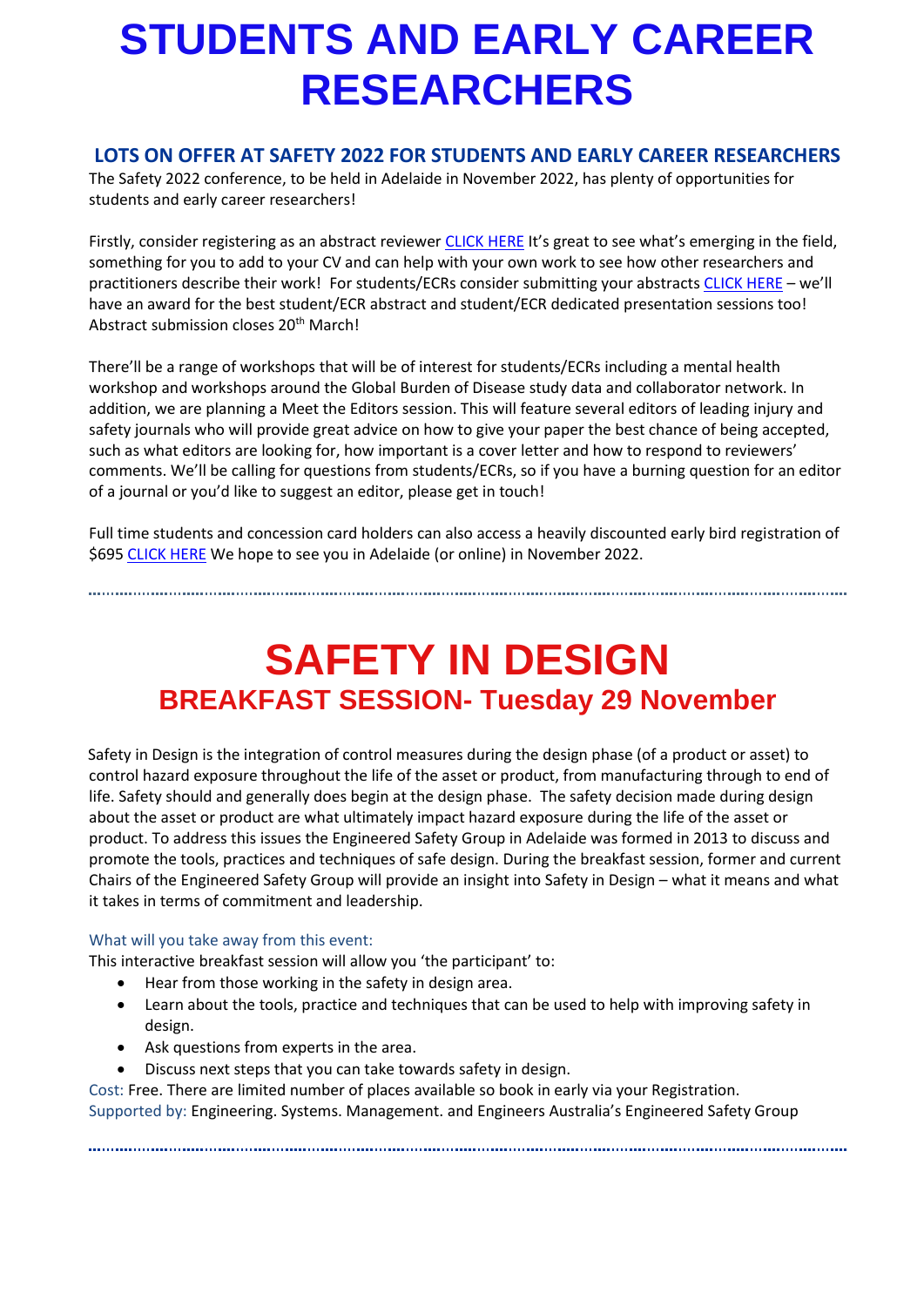# **SPOTLIGHT SESSIONS**

The goal of Spotlight Sessions are to provide a forum for focused and in-depth discussions on specific topics. Spotlight Sessions will address particular themes or consist of exploring work undertaken across international projects. Consisting of 3 to 4 panel speakers followed by a Q&A open floor discussion.

The speakers in a spotlight session work together to craft a 90-minute session which will be of great interest and benefit to the attendees of the conference.

For more information visit [www.worldsafety2022.com/state-of-art-sessions](http://www.worldsafety2022.com/state-of-art-sessions)

### **VIOLENCE FALLS CHILDREN DROWNING POLICY WHS**

# **ROAD SAFETY Vision Zero by 2050 – How will we get there?**

The first Decade of Action failed to reach the fatality reduction targets and in many countries severe injuries are on the increase. The United Nations Global Plan for the 2nd Decade of Action for Road Safety has set the target to halve road deaths and injuries by 2030. A number of countries have also set associated visions for zero road deaths by 2050. With policy targets in place how will we actually get there and make sure no-one dies on the world's roads? Who is accountable and what will it actually take to halve road deaths and injuries by 2030? What needs to happen to reach zero by 2050? How will we get there in LMICs? How will we get there in HICs?

Join our expert panel discussion as we roll up our sleeves and discuss the real road safety interventions and ACTIONS needed to ensure the targets are met? How we can overcome the implementation challenge in each area of safe system impact? How can we transform multimodal transport and land use planning? How can we ensure all new and existing road infrastructure is safe? How can we ensure existing and new vehicles and new forms of mobility are safe? How can we ensure safe road user behaviour? How can we optimise the post-crash response? How can we mobilise the financing, legal frameworks, speed management, capacity development, equity and gender perspectives and new technologies needed to actually reach zero road deaths by 2050?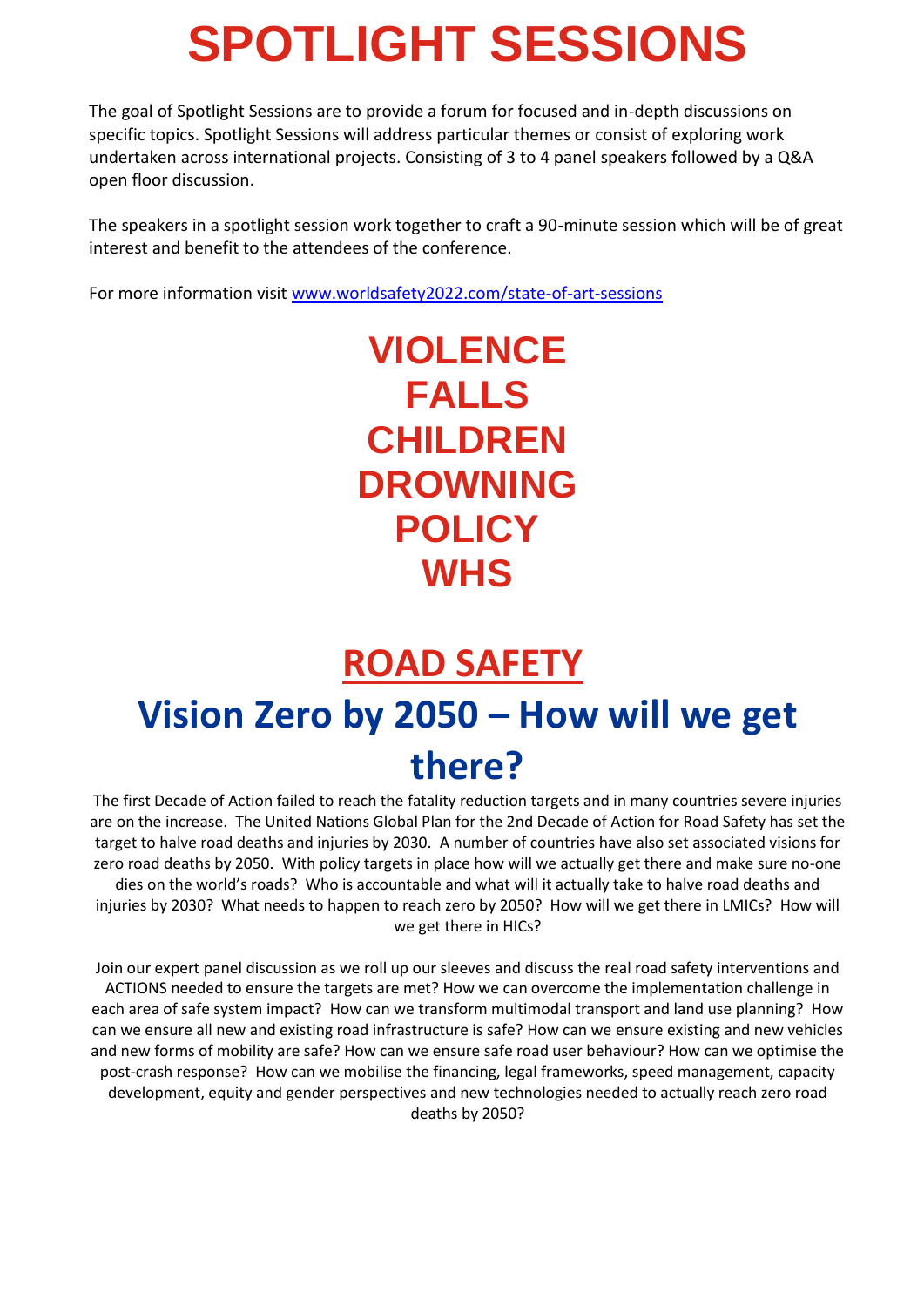#### **SPORT**

## **Safe environments for sport and recreation: data driven policy and practice**

There has been a rise in data collection in sport and recreation settings — not just for our elite athletes but also the everyday participant. But what happens next? How do we know if the data are 'good' and what do we do with the data once it is collected? In this State-of-the-Art session, we will hear from leaders in sport and recreation with expertise on the application of data for decision making. They will share how they have used data to create safe environments for sport and recreation participation.

There is also much to learn from our colleagues in other injury prevention settings. The broader #Safety2022 program offers a relevant array of cross cutting issues for sport and recreation researchers and practitioners to learn from including systems approaches, gender equity, child safety, climate change and product safety.

# **NEW DATES EARLYBIRD REGISTRATION**

Earlybird Registrations are NOW OPEN for the 14th World Conference on Injury Prevention & Safety Promotion.

Register at the earlybird rate to save and ensure your place to attend.

Earlybird Speakers Registration close 11:59pm AEST, Friday 8 July 2022. Earlybird Registration close at 11:59pm AEST, Monday 18 July 2022.

To view the registration types and prices visit [Safety 2022 website](https://aus01.safelinks.protection.outlook.com/?url=https%3A%2F%2Fwww.worldsafety2022.com%2Fregistration&data=04%7C01%7Crichard.franklin%40jcu.edu.au%7C3ef70b6a0f2c41591bbd08da016e3e54%7C30a8c4e81ecd4f148099f73482a7adc0%7C0%7C0%7C637823871031878004%7CUnknown%7CTWFpbGZsb3d8eyJWIjoiMC4wLjAwMDAiLCJQIjoiV2luMzIiLCJBTiI6Ik1haWwiLCJXVCI6Mn0%3D%7C2000&sdata=sMtGFcyd8agslIXR1Jd0ruEcnPncKaS9owSqq%2F3d%2BNY%3D&reserved=0)

**Safety 2022 - [Registration](https://aus01.safelinks.protection.outlook.com/?url=https%3A%2F%2Fphaa.eventsair.com%2Fsafety2022%2Fearlyrego&data=04%7C01%7Crichard.franklin%40jcu.edu.au%7C3ef70b6a0f2c41591bbd08da016e3e54%7C30a8c4e81ecd4f148099f73482a7adc0%7C0%7C0%7C637823871031878004%7CUnknown%7CTWFpbGZsb3d8eyJWIjoiMC4wLjAwMDAiLCJQIjoiV2luMzIiLCJBTiI6Ik1haWwiLCJXVCI6Mn0%3D%7C2000&sdata=FthpipK3H0FgGXD8ZlriMYZNYy8ZerQIuYjsF4Yehu0%3D&reserved=0) Portal**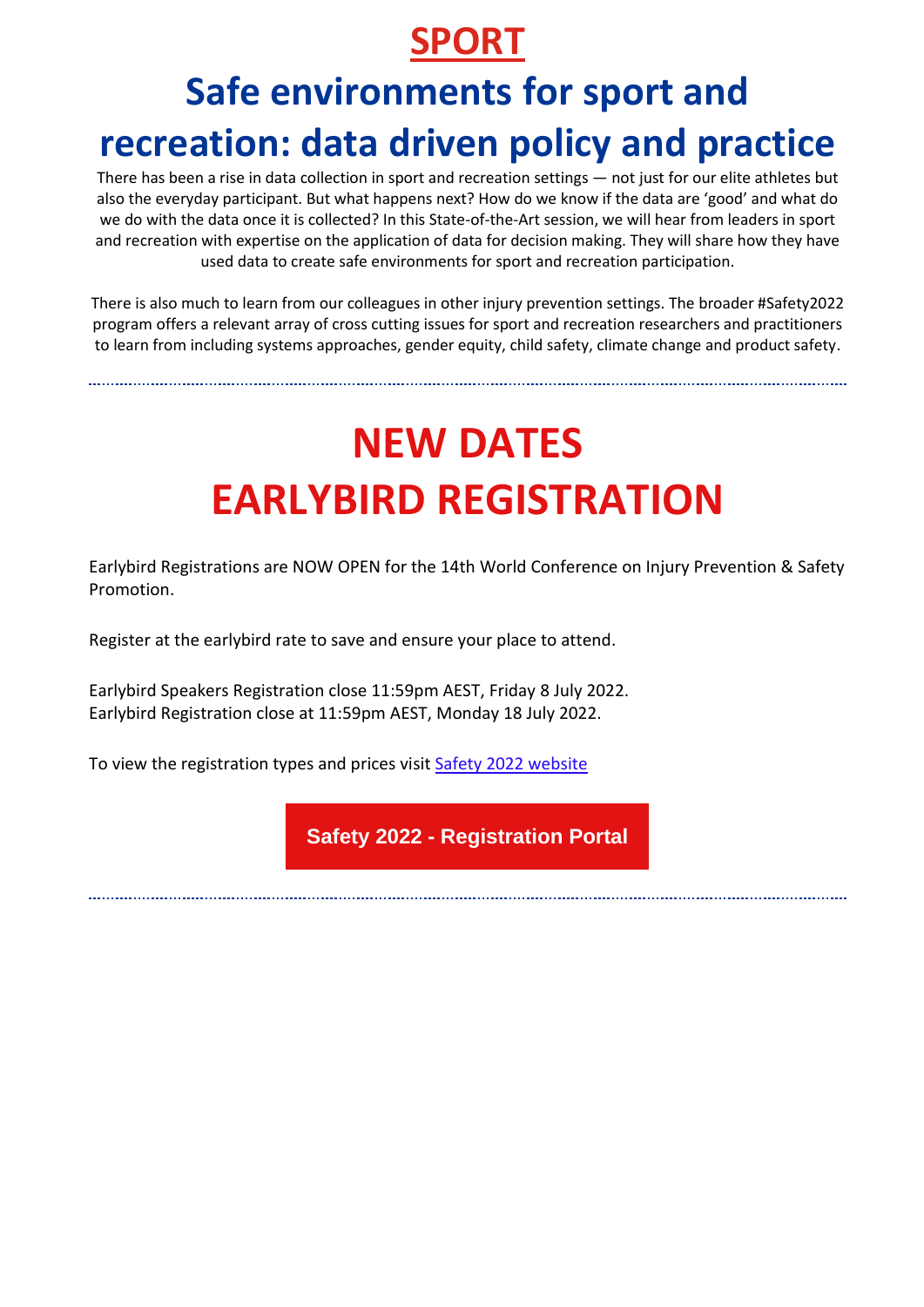### **AUSTRALASIAN INJURY PREVENTION NETWORK One Year of Free Membership to the AIPN for Students and ECR's**

The Australasian Injury Prevention Network is the peak body for injury prevention and safety promotion in Australia and Aotearoa New Zealand. The AIPN boasts a membership of individuals and organisations across state and local government, industry, not-for-profit organisations and academic institutions.

Your membership will provide access to a monthly injury prevention newsletter, exclusive job and study opportunities, priority event access and the opportunity to contribute to events and position papers. To access this offer, head t[o aipn.com.au/membership,](http://aipn.com.au/membership) click 'Affiliate Membership', and enter SAFETY2022 as a coupon code.

#### **AUSTRALASIAN INJURY PREVENTION NETWORK**

THE AIPN BOASTS A MEMBERSHIP OF INDIVIDUALS AND ORGANISATIONS ACROSS STATE AND LOCAL GOVERNMENT, INDUSTRY, NOT-FOR-PROFIT ORGANISATIONS AND ACADEMIC INSTITUTIONS. MEMBERSHIP WITH THE AIPN PROVIDES ACCESS TO:

- **· EXCLUSIVE JOB OPPORTUNITIES**
- MONTHLY NEWSLETTER
- **LEADING INJURY PREVENTION EXPERTS**
- · PRIORITY EVENT ACCESS **• CONFERENCE DISCOUNTS**
- 

**SAFETY 2022 ECRS CAN ACCESS ONE YEAR OF FREE MEMBERSHIP!** 

GO TO AIPN.COM.AU/MEMBERSHIPS, CLICK 'AFFILIATE MEMBERSHIP' **AND ENTER THE CODE 'SAFETY2022'** 



Lauren Pearson, Communications Officer **E:** [communications@aipn.com.au](mailto:communications@aipn.com.au) **W:** [www.aipn.com.au](http://www.aipn.com.au/)

---------------

#### **INJURY PREVENTION JOURNAL**



**Injury Prevention Journal - Conference Supporter and Official Journal of Safety 2022** 

The top ranked abstracts confirmed to present at Safety 2022 will be published in a supplement edition of the Injury Prevention Journal.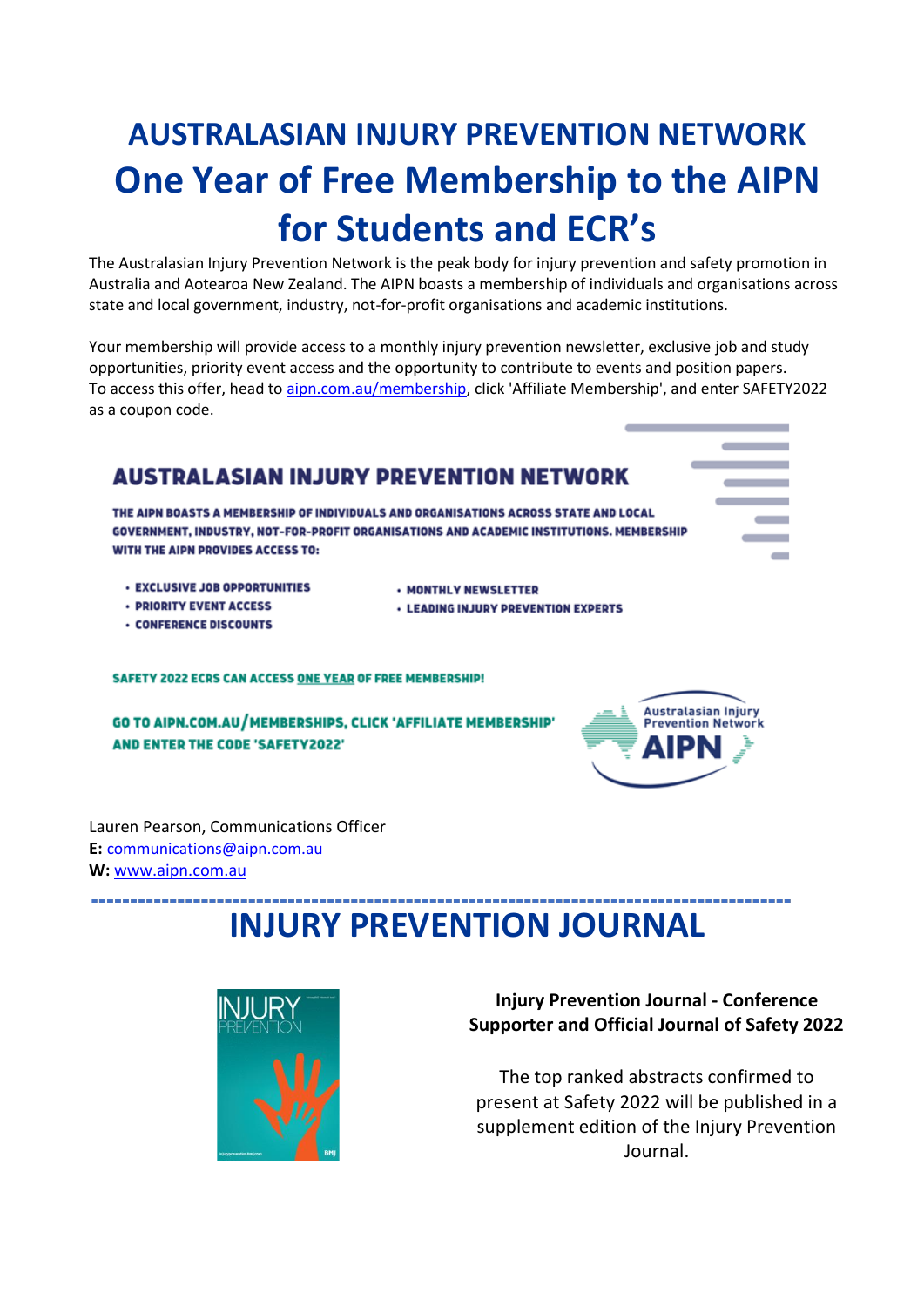

## **8 TH INTERNATIONAL SAFETY MEDIA AWARDS**



The International Safety Media Awards have been a part of the World Health Organization's SAFETY Conferences since 2006 in Durban, South Africa. The Awards provide a platform to recognize powerful and effective safety promotion and injury prevention media initiatives. The ISMAs also provide an opportunity to strengthen worldwide multi-sectorial partnerships and share state-of-the-art learnings. At the last conference over 600 pieces of media were received from every continent except Antarctica.

Any questions please email Marcia Howell [marcia.howell@safealaskans.org](mailto:marcia.howell@safealaskans.org) or Barbara Minuzzo [Barbara.Minuzzo11@gmail.com](mailto:barbara.minuzzo11@gmail.com) For more information please visit: [www.isma-awards.org](https://aus01.safelinks.protection.outlook.com/?url=http%3A%2F%2Fisma-awards.org%2F&data=04%7C01%7Crichard.franklin%40jcu.edu.au%7C3ef70b6a0f2c41591bbd08da016e3e54%7C30a8c4e81ecd4f148099f73482a7adc0%7C0%7C0%7C637823871031878004%7CUnknown%7CTWFpbGZsb3d8eyJWIjoiMC4wLjAwMDAiLCJQIjoiV2luMzIiLCJBTiI6Ik1haWwiLCJXVCI6Mn0%3D%7C2000&sdata=nfq7Ix2Coof4WkH1zUyv%2Fj5f6njbgx%2FoaF4yU36h2Tg%3D&reserved=0)

### **DESTINATION ADELAIDE**

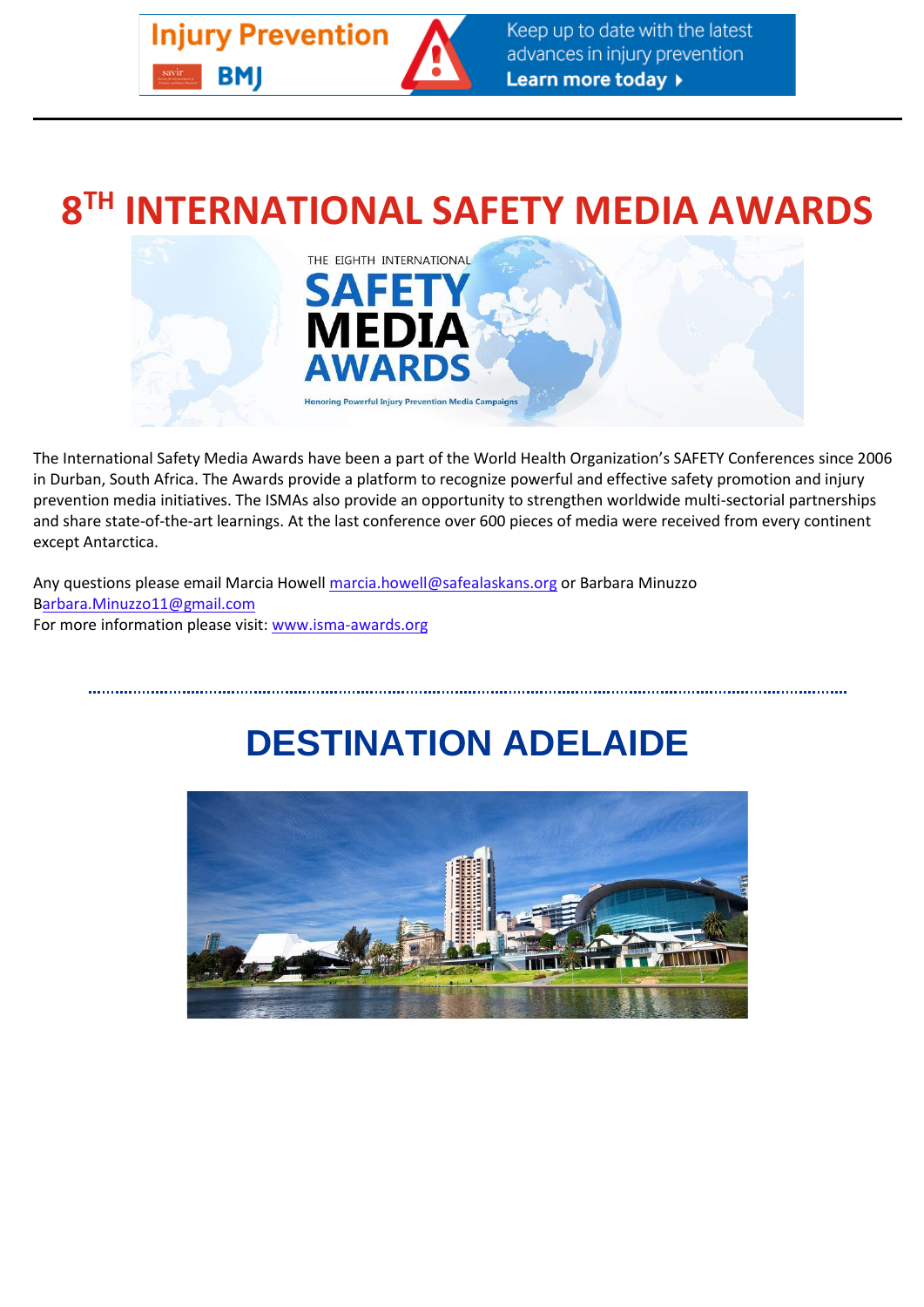#### **Visit Adelaide**

Adelaide is a vibrant and colourful incentive destination providing a break from the norm for delegates.

Safety 2022 in Adelaide offers a destination where delegates will enjoy enriching and genuinely 'Australian' experiences, with an array of stunning scenery and wildlife just a short distance from the city.



### **AUSTRALASIAN UNIVERSITY SAFETY ASSOCIATION**

The Australasian University Safety Association (AUSA) is the professional safety association for the Higher Education and Research Sector in Australia, New Zealand and Asia. AUSA represents the needs of its members through publications, advice, government representation, networking, professional development and recognition.

AUSA is committed to ensuring a common approach to safety across the sector. We work closely with our counterparts in the UK and the USA to maintain consistency of campus and research safety around the world.

Australasian University Safety Association **E:** [ausa.admin@gmail.com](mailto:ausa.admin@gmail.com) **W:** [www.ausa.org.au](http://www.ausa.org.au/)

# **SAFETY 2022 SUPPORTERS**

**\_\_\_\_\_\_\_\_\_\_\_\_\_\_\_\_\_\_\_\_\_\_\_\_\_\_\_\_\_\_\_\_\_\_\_\_\_\_\_\_\_\_\_\_\_\_\_\_\_\_\_\_\_\_\_\_\_\_\_\_\_\_\_\_\_\_\_\_\_\_\_\_\_\_\_\_\_\_\_\_\_\_\_\_\_\_\_**



**Public Health Association** AUSTRALIA